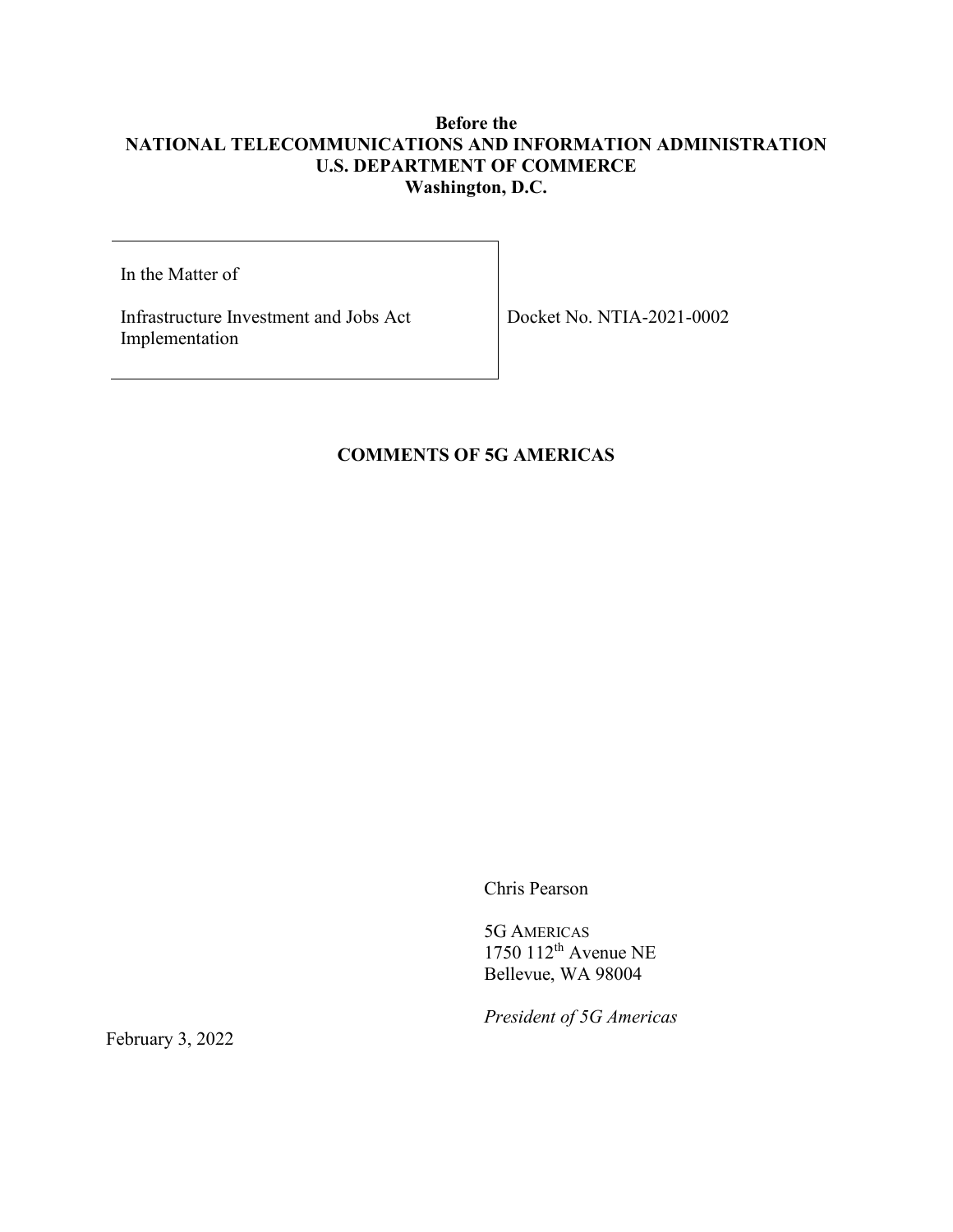#### **COMMENTS OF 5G AMERICAS**

5G Americas, the voice for LTE, 5G and beyond in the Americas, submits these comments in response to the request by the National Telecommunications and Information Administration ("NTIA") for comments on its grant program under the Bipartisan Infrastructure Law ("BIL"). Currently chaired by T-Mobile USA Inc., 5G Americas has a broad membership of leading wireless operators and vendors of 5G core and radio access network equipment and software. 5G Americas facilitates and advocates for the advancement and transformation of LTE, 5G and beyond throughout the Americas.<sup>[1](#page-1-0)</sup>

### **INTRODUCTION AND SUMMARY**

5G Americas agrees with Congress and NTIA that "[a]ccess to affordable, reliable, highspeed broadband is essential to full participation in modern life in the United States" and that ubiquitous deployment of broadband will help our economic competitiveness.<sup>[2](#page-1-1)</sup> For purposes of NTIA's implementation of the Broadband Equity, Access, and Deployment Program ("BEAD"), 5G Americas requests that NTIA administer BEAD in a manner that does not discriminate against plans that incorporate wireless network equipment that meets the minimum 100/20 Mbps speed requirement. We also urge NTIA to seek a waiver to allow the use of broadband equipment from

<span id="page-1-0"></span><sup>&</sup>lt;sup>1</sup> The 5G Americas Board of Governors includes Airspan Networks Inc., Antel, AT&T, Ciena, Cisco, Crown Castle, Ericsson, Intel, Liberty Latin America, Mavenir, Nokia, Qualcomm Incorporated, Samsung, Shaw Communications Inc., T-Mobile USA Inc., VMware, WOM, and Telefónica. *[Board of Governors,](https://www.5gamericas.org/about/board-of-governors/)* 5G Americas (last visited Jan. 27, 2021).

<span id="page-1-1"></span><sup>&</sup>lt;sup>2</sup> Infrastructure Investment and Jobs Act (Bipartisan Infrastructure Law), Pub. L. No. 117-58, § 60101, 135 Stat. 429, 1182 (2021) ("BIL").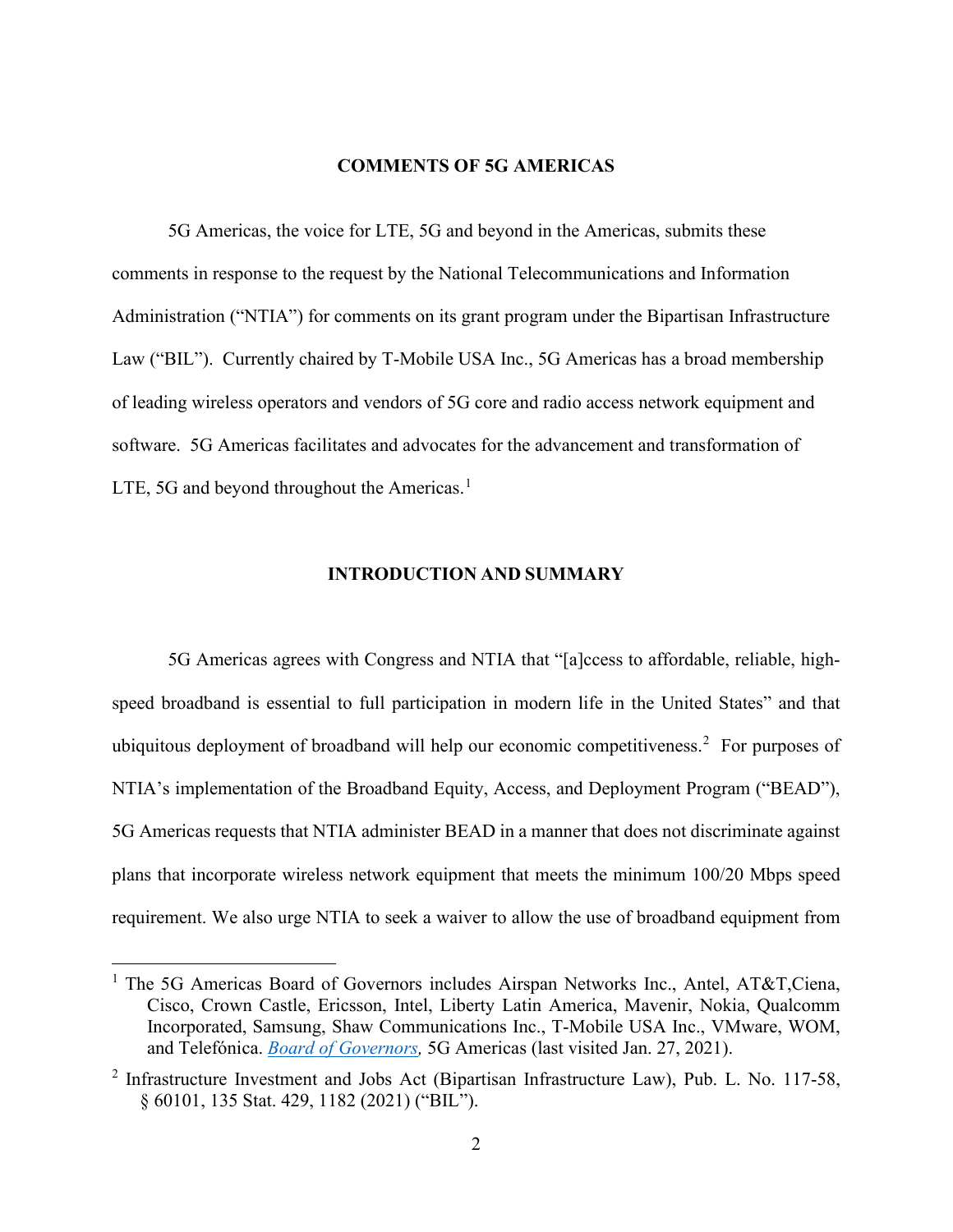trusted vendors like all the manufacturing members of 5G Americas Board. Such implementation will best fulfill NTIA's goal to provide universal, affordable, reliable, high-speed broadband while ensuring the efficient use of Federal funds.<sup>[3](#page-2-0)</sup>

# **I. THE BEAD PROGRAM SHOULD NOT DISCRIMINATE AGAINST WIRELESS BROADBAND DEPLOYMENTS**

The BIL requires technology neutrality. As NTIA is aware, Congress directed the Assistant Secretary to carry out his broadband grant authority in a technologically neutral manner, to the extent practicable.<sup>[4](#page-2-1)</sup> Given that wireless networks based on currently available technology can deliver speeds that meet the speed and other operational criteria of the BIL, it is indeed practicable to include wireless technology in approved BEAD plans.

Congress found that competition among broadband providers has the potential to offer consumers more affordable, high-quality options for broadband service.<sup>[5](#page-2-2)</sup> This is true for both the service providers and the vendors upon whom those providers rely. 5G Americas appreciates that Congress ultimately chose to base its state grant program for underserved areas on a technologically neutral speed of 100 megabits per second (Mbps) for broadband user downloads and 20 Mbps for user uploads. That 100/20 Mbps criteria will ensure that competitive, affordable options are included in state and territorial plans. As 3GPP technology has improved with successive standard Releases, the wireless service known as "5G" can provide cellular high-speed

<span id="page-2-0"></span><sup>3</sup> *See* Question 4, Infrastructure Investment and Jobs Act Implementation, 87 Fed. Reg. 1122, 1124 (Jan. 10, 2022) ("*IIJA Notice*").

<span id="page-2-1"></span><sup>4</sup> *See* BIL § 60307(b).

<span id="page-2-2"></span> $5$  BIL  $\frac{60101(4)}{4}$ .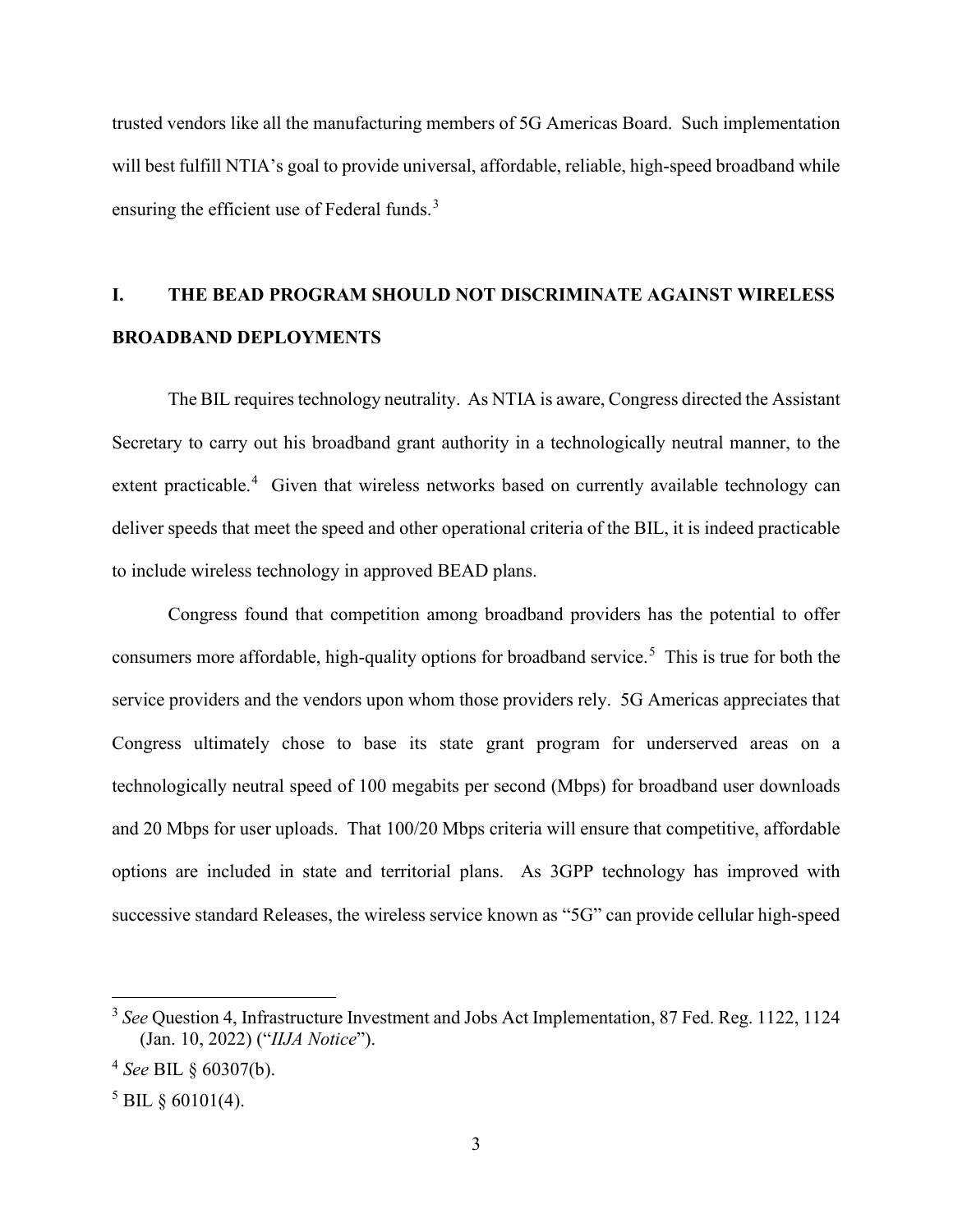data broadband speeds competitively and efficiently compared to other forms of broadband technology. Cellular wireless broadband networks based on the current 3GPP Releases can deliver a "latency sufficient to support real-time interactive applications."[6](#page-3-0)

Because the BIL also included a program separate from BEAD for middle mile deployments<sup>[7](#page-3-1)</sup> which expressly includes fiber,  $8\,$  $8\,$  5G Americas is concerned that the 100/100 Mbps symmetrical target debated for the BIL but rejected prior to enactment may nonetheless inappropriately affect NTIA's consideration of BEAD plans. Regardless of what speeds the Federal Communications Commission may ultimately establish as a benchmark for underserved areas for the middle mile (MMBI) grant program, $9$  NTIA should not impose such speeds on BEAD. Favoring speeds for the BEAD program faster than 100/20 Mbps would unnecessarily increase costs and reduce flexibility for areas to be served by BEAD-funded networks.

### **II. FLEXIBLE WAIVERS FOR APPLICATIONS USING TRUSTED VENDORS**

The BIL includes "Buy American" provisions.<sup>10</sup> In telecommunications, many of the world's leading manufacturers of communications radio access and core network equipment are headquartered in allied countries like South Korea and those in Europe, including 5G Americas members Ericsson, Nokia and Samsung. The value proposition of these trusted vendors is one of the reasons there are no existing domestic content procurement preferences in the United States

<span id="page-3-0"></span> $6$  BIL § 60102(a)(1)(A)(ii)(II).

<span id="page-3-1"></span><sup>7</sup> *See* BIL § 60401.

<span id="page-3-2"></span> $8$  BIL  $\frac{60401(a)(9)(B)}{2}$ .

<span id="page-3-3"></span><sup>9</sup> *See* BIL § 60401(a)(16).

<span id="page-3-4"></span><sup>10</sup> BIL § 70901–70953; *see also* BIL §70219(5)(J) (including broadband infrastructure under its definition of infrastructure).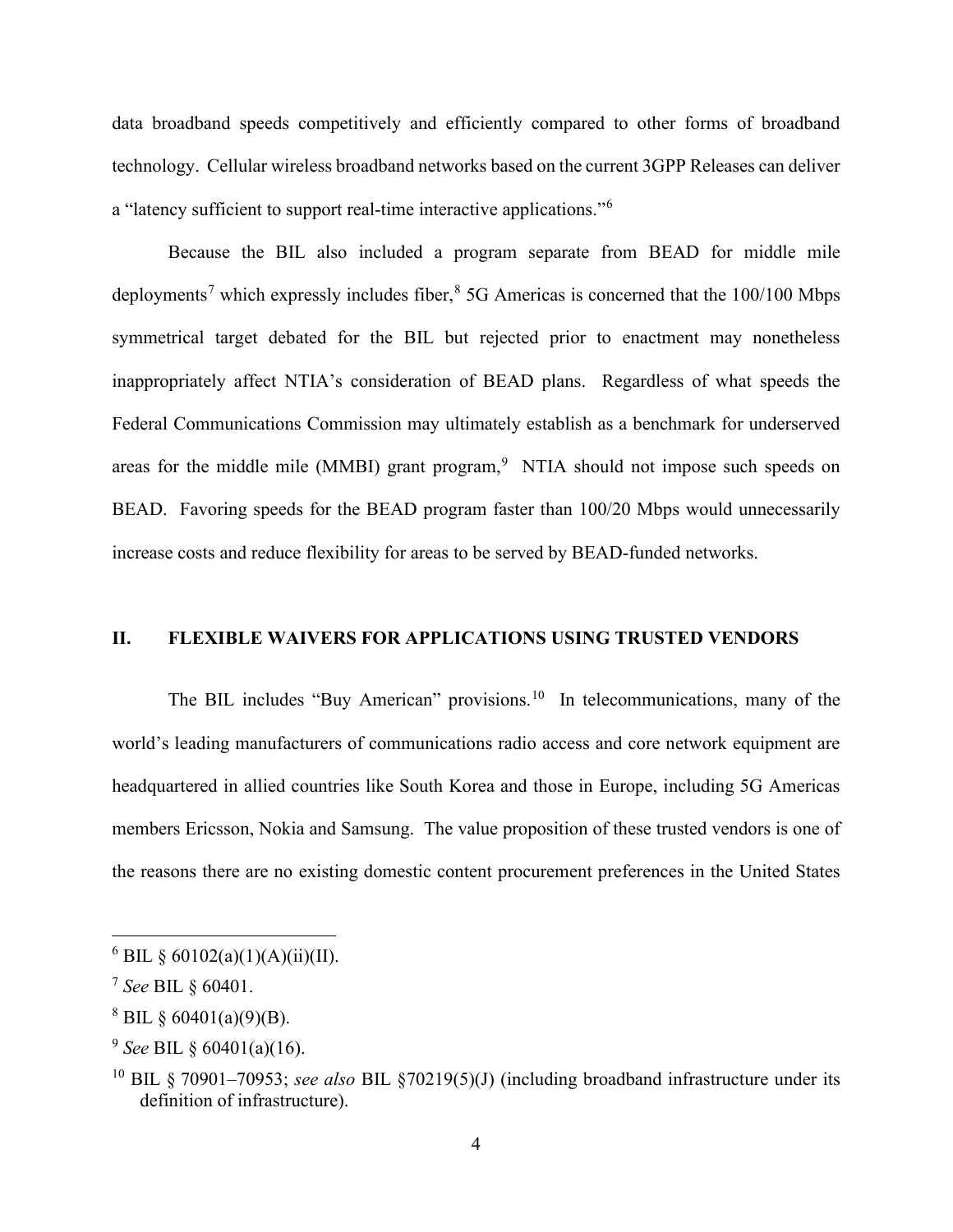Code provisions governing telecommunications equipment. Moreover, U.S. trade agreements have covered telecommunications equipment for decades.<sup>[11](#page-4-0)</sup> These trusted vendors, that maintain a substantial presence in the United States, contribute to a thriving U.S. research and development ecosystem which includes thousands of "high-quality" and "good paying"<sup>[12](#page-4-1)</sup> technology, operations and management jobs.<sup>[13](#page-4-2)</sup> Not only are these 5G Americas members directly responsible for thousands of U.S. tech jobs, but they have contributed substantially to the productiveness of the U.S. economy. Their equipment has been a catalyst for broad economic benefits across the country. After all, when a community is connected, jobs follow.

Broadband equipment, <sup>[14](#page-4-3)</sup> whether for wireless or wired components, is not predominantly manufactured in the U.S. The BIL requires 55% domestic content based on the bill of materials of

<span id="page-4-3"></span><sup>14</sup> "Broadband equipment" includes:

- ∙ *Broadband Switching Equipment*—Equipment necessary to establish a broadband communications path between two points.
- ∙ *Broadband Routing Equipment*—Equipment that routes data packets throughout a broadband network.
- ∙ *Broadband Transport Equipment*—Equipment for providing interconnection within the broadband provider's network.
- ∙ *Broadband Access Equipment*—Equipment facilitating the last mile connection to a broadband subscriber.
- ∙ *Broadband Customer Premises Equipment and End-User Devices*—End user equipment that connects to a broadband network.
- ∙ *Billing/Operations Systems*—Equipment that is used to manage and operate a broadband network or offer a broadband service.

<span id="page-4-0"></span><sup>11</sup> *See, e.g.,* World Trade Organization, Ministerial Declaration on Trade in Information Technology Products, WTO Doc. WT/MIN(96)/16 (1996). The Buy America provisions include a provision that any domestic content requirements under the BIL shall be applied in a manner consistent with United States obligations under international agreements. BIL § 70914(e).

<span id="page-4-1"></span><sup>12</sup> *See* Question 11, *IIJA Notice*, 87 Fed. Reg. 1122, 1124 (Jan. 10, 2022).

<span id="page-4-2"></span><sup>13</sup> *See id*.*,* Question 13. For instance, Nokia owns Bell Labs, which has been central to the development of U.S. telecommunications technology over the last century and today employs many researchers in its New Jersey facilities. Nokia Bell Labs, while operating labs around the world, is headquartered in the U.S.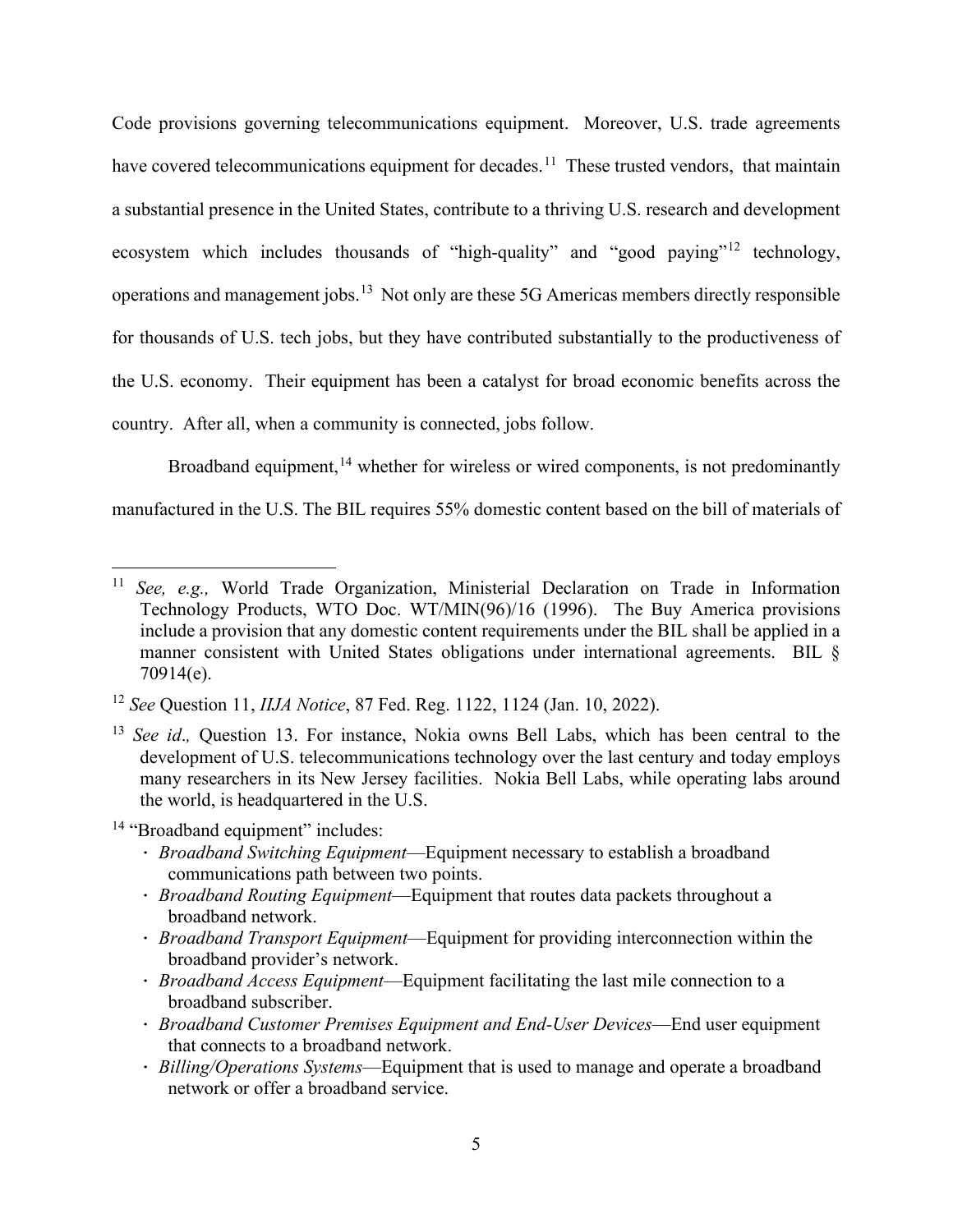the broadband products used in deployment. The scope of "domestic content" does not take into account the cost of research and development done in the United States, nor does it include the value of intellectual property or software originating in the U.S. Because of these variables, it will not be possible for NTIA, states, and subgrantees to procure the broadband equipment they need to build the networks envisioned in the BIL on the timelines that the law requires while meeting the 55% domestic content threshold.

As noted above, Congress intended to support competitive plans in its grant programs, in order to ensure affordable, high-quality options for consumers.[15](#page-5-0) Affordability is a key objection of the BIL, as NTIA states in its request for comments.[16](#page-5-1) NTIA asks what factors should be considered in the deployment of BEAD funds to help drive affordability.[17](#page-5-2) Restricting some of the world's most trusted telecom vendors from BEAD plans could certainly raise costs for grantees and subgrantees. NTIA also asks how "can existing infrastructure be leveraged to facilitate and amplify" the benefits of broadband.<sup>[18](#page-5-3)</sup> Given that much of the infrastructure in U.S. broadband networks today is sourced by members of 5G Americas, and that infrastructure is part of a standards-based ecosystem that will evolve to deliver next-generation technologies, Americans will benefit from plans that do not exclude trusted vendors.

Reducing competitors would lead to greater inefficiencies that would only be exacerbated by existing supply chain constraints. 5G Americas members have been installing telecom

Note that this list excludes fiber, fiber optic cables, and other facilities that are produced in the United States in sufficient quantities to be reasonably available as end products. See Broadband Technology Opportunities Program, 74 [Fed.](https://www.ntia.doc.gov/legacy/frnotices/2009/FR_BroadbandBuyAmericanNotice_090701.pdf) Reg 31410, 31411 (Jul. 1, 2009).

<span id="page-5-0"></span><sup>15</sup> *See* BIL § 60101(4).

<span id="page-5-1"></span><sup>16</sup> Question 24, *IIJA Notice*, 87 Fed. Reg. at 1125.

<span id="page-5-2"></span><sup>17</sup> *Id.*

<span id="page-5-3"></span><sup>18</sup> *See* Question 15, *IIJA Notice*, 87 Fed. Reg. at 1125.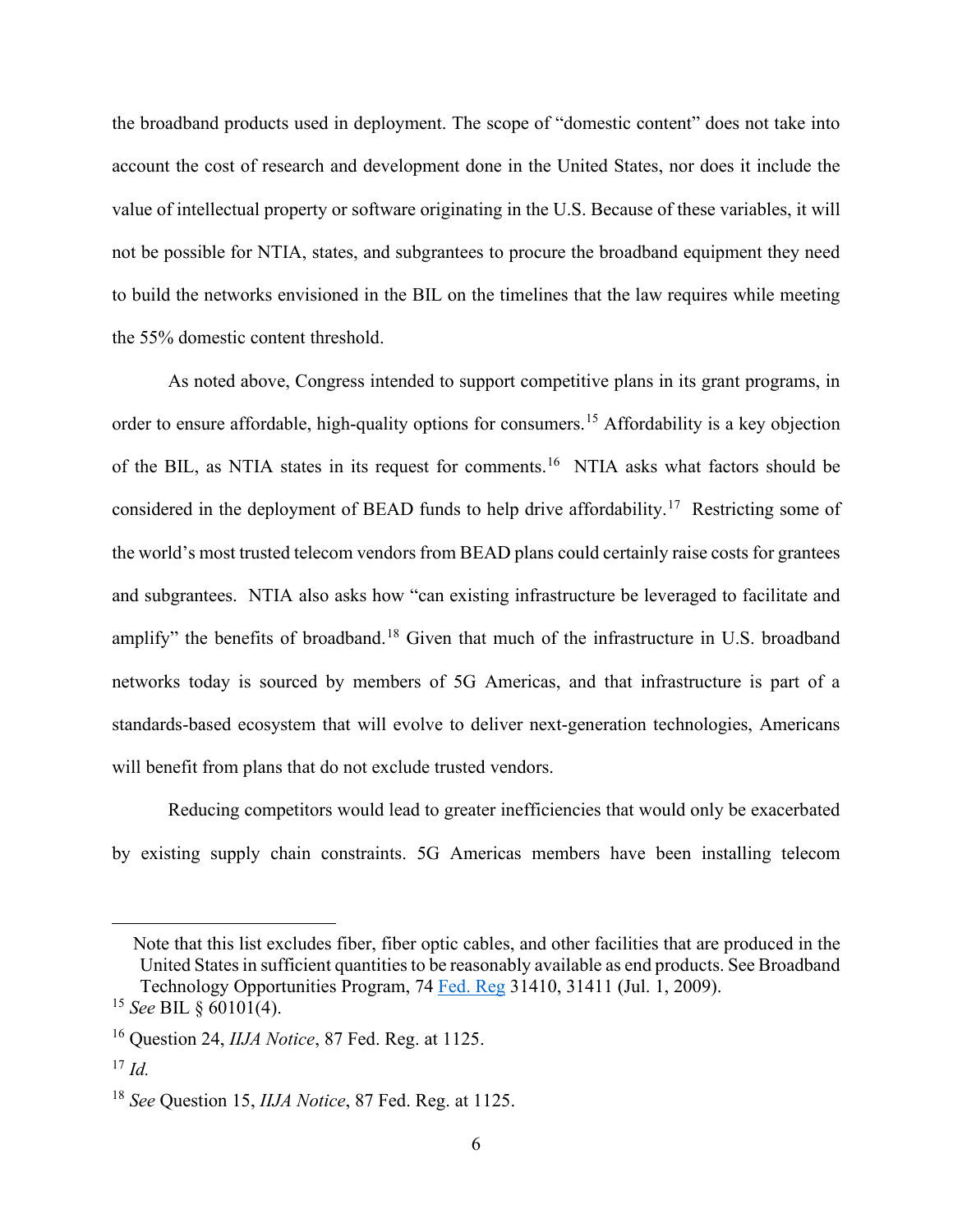equipment in the U.S. for decades. Prohibiting trusted vendors, with well-established sales channels, from supplying to grantees and subgrantees will roil supply chains further. NTIA asks what steps it should take to mitigate the impact of supply chain limitations.<sup>[19](#page-6-0)</sup> The answer is simple – waive the Buy American provisions for the broadband grant programs.

Fortunately, the Buy American title does include a waiver process. If the head of the applicable Federal agency finds that such restrictions would be inconsistent with the public interest, that official may seek a waiver.<sup>[20](#page-6-1)</sup> As NTIA recognizes, the public interest would be served by the participation of a variety of provider types in BEAD, as well as by all potential subgrantees having opportunities to partner and compete for funding.<sup>[21](#page-6-2)</sup> Such broad participation would be undermined by strict application of the BIL's Buy American provisions. In addition, 5G Americas members, including those vendors not headquartered in the U.S. but with substantial operations, research and employment here, share the commitment of the United States to environmental, worker, and workplace safety protections, as well as to U.S. security and other regulatory requirements.<sup>[22](#page-6-3)</sup>

Therefore, 5G Americas urges NTIA to apply for a limited waiver for "broadband equipment," *per se*, and that the "Made in America" Office in the Office of Management and Budget approve such a waiver as soon as possible to provide market certainty. There is precedent to do so from a very similar prior circumstance: NTIA issued a limited waiver to allow deployment

<span id="page-6-0"></span><sup>19</sup> *See* Question 10, *IIJA Notice*, 87 Fed. Reg. at 1124.

<span id="page-6-1"></span> $^{20}$  BIL § 70914(b)(1).

<span id="page-6-2"></span><sup>21</sup> *See* Question 7, *IIJA Notice*, 87 Fed. Reg. at 1124.

<span id="page-6-3"></span><sup>22</sup> *See* BIL § 70911(3) and (4).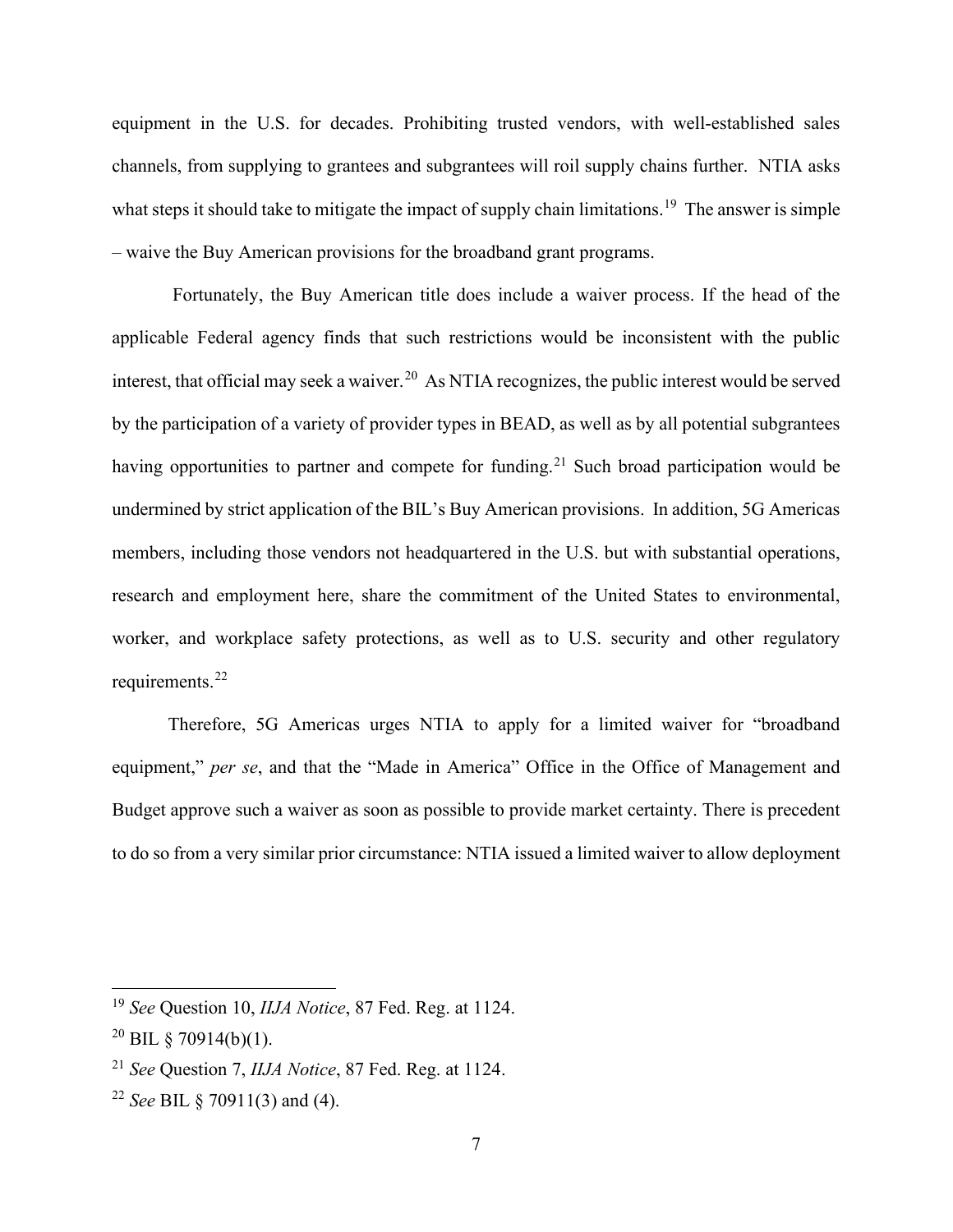of nondomestic "broadband equipment" in connection with the American Recovery and Reinvestment Act of 2009 (ARRA) funding.[23](#page-7-0)

### **III. EVOLVING BEAD-FUNDED NETWORKS**

NTIA notes that in its efforts to ensure that BEAD-funded networks scale to meet Americans' evolving needs, it seeks to understand foreseeable broadband use cases over the next several decades.<sup>[24](#page-7-1)</sup> 5G Americas is a market representative partner of the global standards consortium 3GPP, which develops wireless broadband standards.<sup>25</sup> As such, 5G Americas is a proponent of internationally harmonized specifications-based technology that is developed to evolve in a broad ecosystem. 3GPP-based technology has the certainty of network evolution. At 3GPP, contributors are constantly working on new "Releases" of wireless broadband technology. 3GPP works on several Releases in parallel by starting future work well in advance of the completion of the current Release.<sup>[26](#page-7-3)</sup> Although this adds some complexity to the work of the groups, this method ensures that progress is continuous and stable.

<span id="page-7-0"></span><sup>23</sup> *See* BroadbandUSA, Nat'l Telecom. and Info. Admin., *[Broadband Technology Opportunities](https://www2.ntia.doc.gov/files/BuyAmericanFactSheet_Final_010312.pdf)  Program: [Buy American Fact Sheet](https://www2.ntia.doc.gov/files/BuyAmericanFactSheet_Final_010312.pdf)* (Mar. 2012).

<span id="page-7-1"></span><sup>24</sup> Question 15, *IIJA Notice*, 87 Fed. Reg. at 1125, .

<span id="page-7-2"></span> $25$  The 3rd Generation Partnership Project (3GPP) unites seven telecommunications standard development organizations (ARIB, ATIS, CCSA, ETSI, TSDSI, TTA, TTC), known as "Organizational Partners" and provides their members with a stable environment to produce the reports and specifications that define 3GPP technologies. With 5G, 3GPP has become the focal point for most mobile systems beyond 3G. Early Release 18 work on evolved features has started. *See generally [About 3GPP](https://www.3gpp.org/about-3gpp#:%7E:text=The%203rd%20Generation%20Partnership%20Project,Specifications%20that%20define%203GPP%20technologies.)*, 3GPP (last visited Jan. 27, 2022).

<span id="page-7-3"></span><sup>&</sup>lt;sup>26</sup> See 5G Americas, [3GPP Releases 16 & 17 & Beyond](https://www.5gamericas.org/wp-content/uploads/2021/01/InDesign-3GPP-Rel-16-17-2021.pdfFor) 8 (Jan. 2021). For instance, while work began in 2017 on 3GPP's Release 15, commonly associated with the beginning of "5G", 3GPP members continued to evolve 5G technology with Release 16 and now Release 17. Release 16 was "frozen" in 2020 and its 5G features made available for implementation in the market. Work on enhancing many 5G features and functionality have been studied under Release 17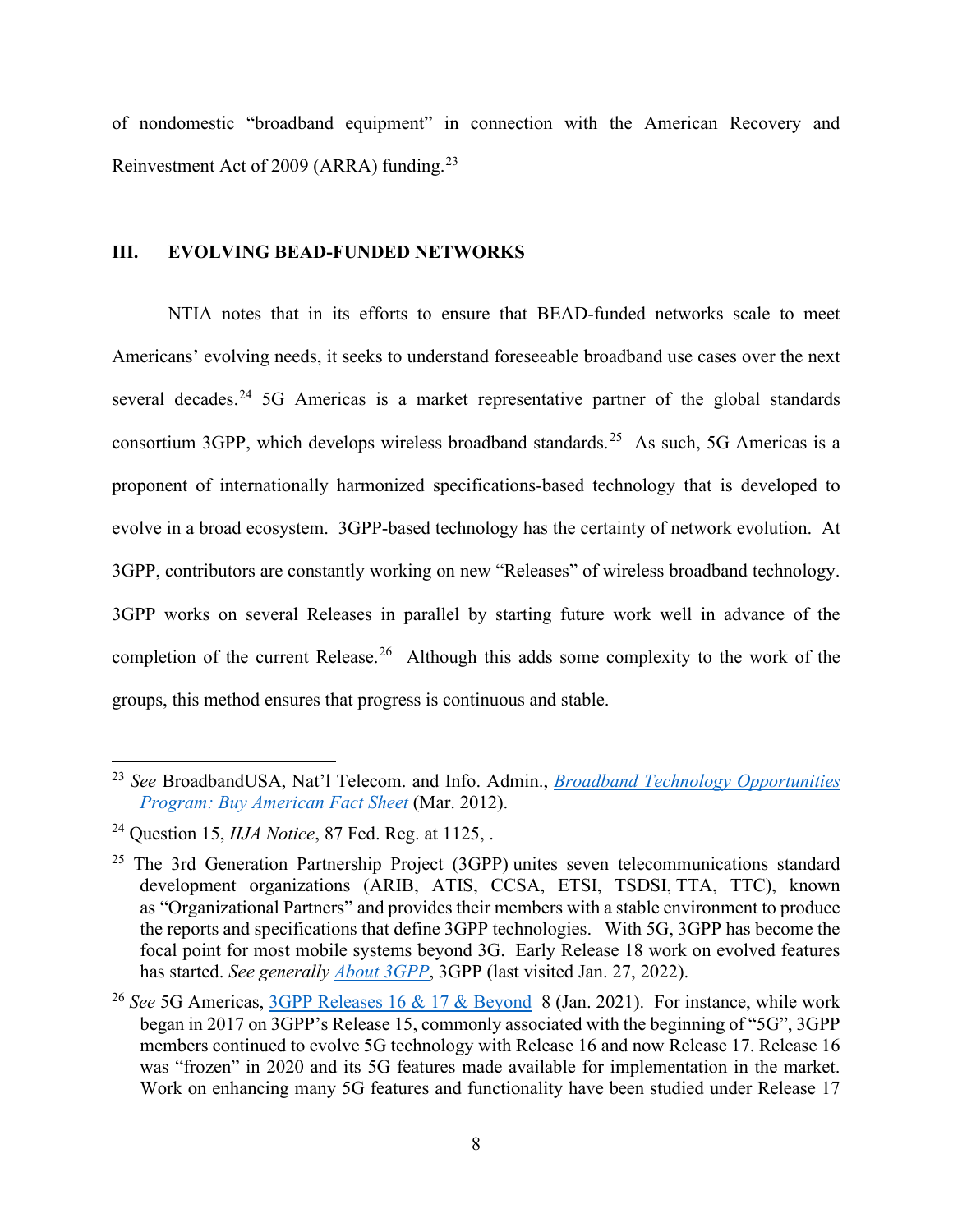One of 5G Americas' core functions is to educate policymakers on 3GPP-based technology. Is does this in part by publishing white papers on various aspects of wireless technology evolution. Relative to NTIA's question on what are the foreseeable use cases for America's broadband infrastructure over the next five, ten and twenty years, 5G Americas has published a white paper on 5G vertical use cases. Most Americans expect faster connections on their smartphones or tablets as mobile technologies evolve, and many have heard that mobile technologies will enhance the safety of automated vehicles. But beyond these enhanced mobile broadband and ultra low-latency applications like cellular vehicle-to-everything (C-V2X), 5G technologies five years out will deliver new use cases across a broad range of "verticals" such as manufacturing, mining, utilities, healthcare and education, and gaming.<sup>[27](#page-8-0)</sup> Beyond personal connectivity, these use cases will deliver broad productivity benefits to our economy, and result in new technology jobs and investment.

For a glimpse of evolving broadband technology beyond five years, 5G Americas has begun to explore the technology evolution called "6G" in its white paper, *Mobile Communications Towards 2030*. [28](#page-8-1) 5G Americas considers this paper a leading source "for predicted future uses of broadband."<sup>[29](#page-8-2)</sup> 6G use cases include multi-sensory telepresence and immersion ("XR"), which is an extension of augmented, mixed and virtual realities (AR, MR,

over the last two years, and that Release is now targeted for a freeze implementation in the market later in 2022. The Release 18 study package was approved late last year, and early Release 18 work on evolved mobile broadband features has started.

<span id="page-8-0"></span><sup>27</sup> *See* 5G Americas, [5G Vertical Use Cases](https://www.5gamericas.org/wp-content/uploads/2021/10/5G-Vertical-Use-Cases-WP-InDesign.pdf) 6, 13–30 (Oct. 2021).

<span id="page-8-1"></span><sup>28</sup> 5G Americas, [Mobile Communications Towards 2030](https://www.5gamericas.org/mobile-communications-towards-2030/) (Nov. 2021).

<span id="page-8-2"></span><sup>29</sup> *See* Question 15, *IIJA Notice*, 87 Fed. Reg. at 1125.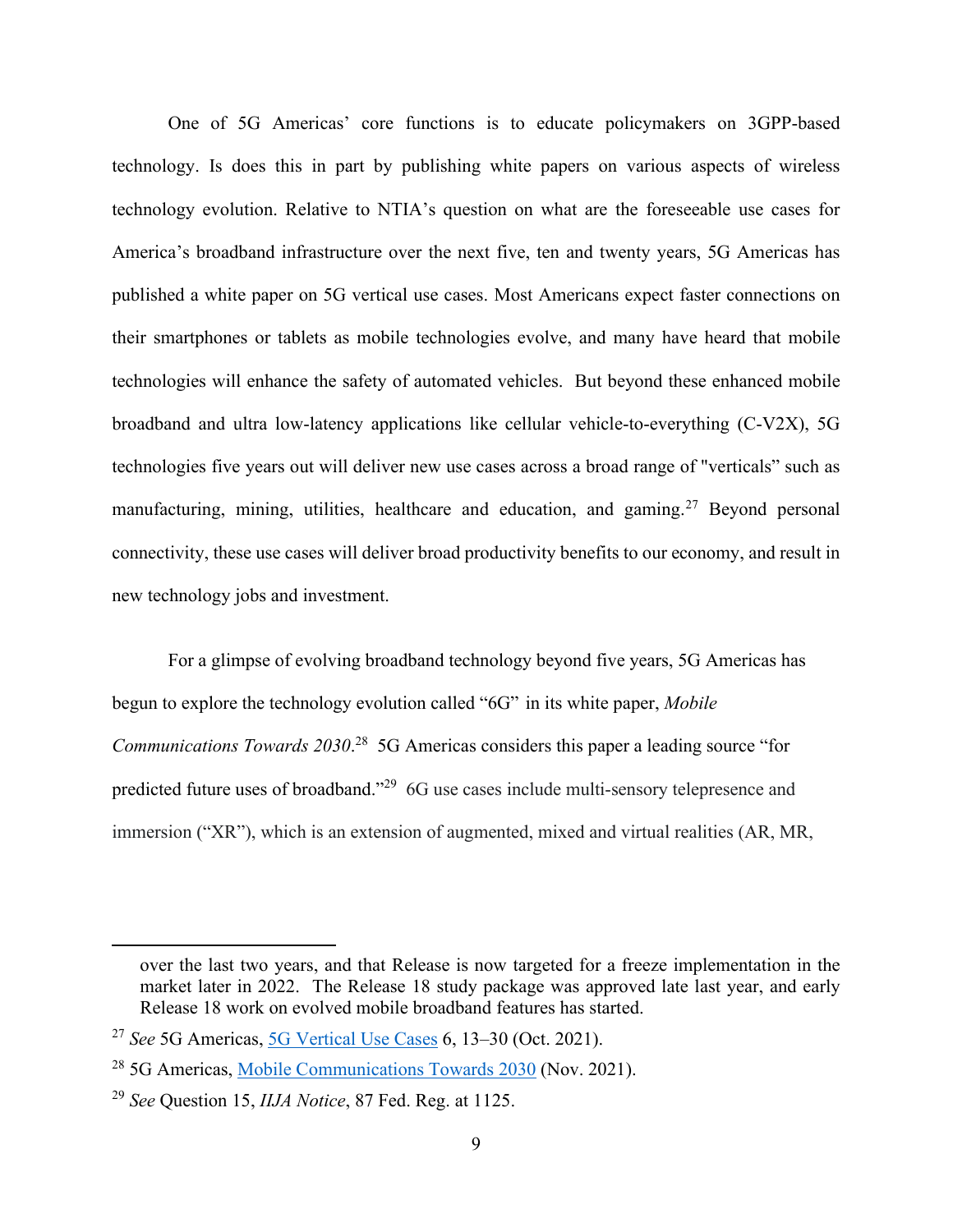and VR, respectively).<sup>[30](#page-9-0)</sup> XR will more fully engage all five senses, for instance by using tactile and brain-computer interactions.<sup>[31](#page-9-1)</sup> In addition to XR, emerging applications may include the use of digital twins in Industry 4.0's cyber-physical systems.[32](#page-9-2) Additional use cases may include holographic teleportation.

Wireless impacts on vertical industries may include opportunities in precision crops and livestock, biosensor monitoring in health care, advanced driver assist and autonomous driving for transportation systems, first responder systems that allow rapid data collection from sensors and real-time situational awareness, and government systems utilizing ubiquitous connectivity.<sup>[33](#page-9-3)</sup>

Depending on the specific needs of each use case, evolutions from the current 5G standard to 6G may require much higher data rates, into the Tbps range, for digital twins and tactile feedback. Requirements could include wider coverage for rural needs, enhanced reliability up to "seven nines" uptime for remote control and digital twin requirements.<sup>34</sup> Requirements could also include "high density endpoints (up to 10 million devices per square km), synchronization of multiple flows, even more time-sensitive operations, precise location tracking and ever-lower energy use."<sup>[35](#page-9-5)</sup> 6G networks will need to support "trillions of devices ...

<span id="page-9-0"></span><sup>&</sup>lt;sup>30</sup> See Swaminathan Arunachalam, [The 6G race is on,](https://www.bell-labs.com/institute/blog/the-6g-race-is-on/) Nokia Bell Labs Institute (Jan. 21, 2022). <sup>31</sup> *See id.*

<span id="page-9-2"></span><span id="page-9-1"></span><sup>&</sup>lt;sup>32</sup> 5G Americas, [Mobile Communications Towards 2030](https://www.5gamericas.org/mobile-communications-towards-2030/) 15 (Nov. 2021).

<span id="page-9-3"></span><sup>33</sup> *Id.*

<span id="page-9-4"></span><sup>34</sup> *Id.*

<span id="page-9-5"></span><sup>35</sup> Swaminathan Arunachalam, [The 6G race is on,](https://www.bell-labs.com/institute/blog/the-6g-race-is-on/) Nokia Bell Labs Institute (Jan. 21, 2022)